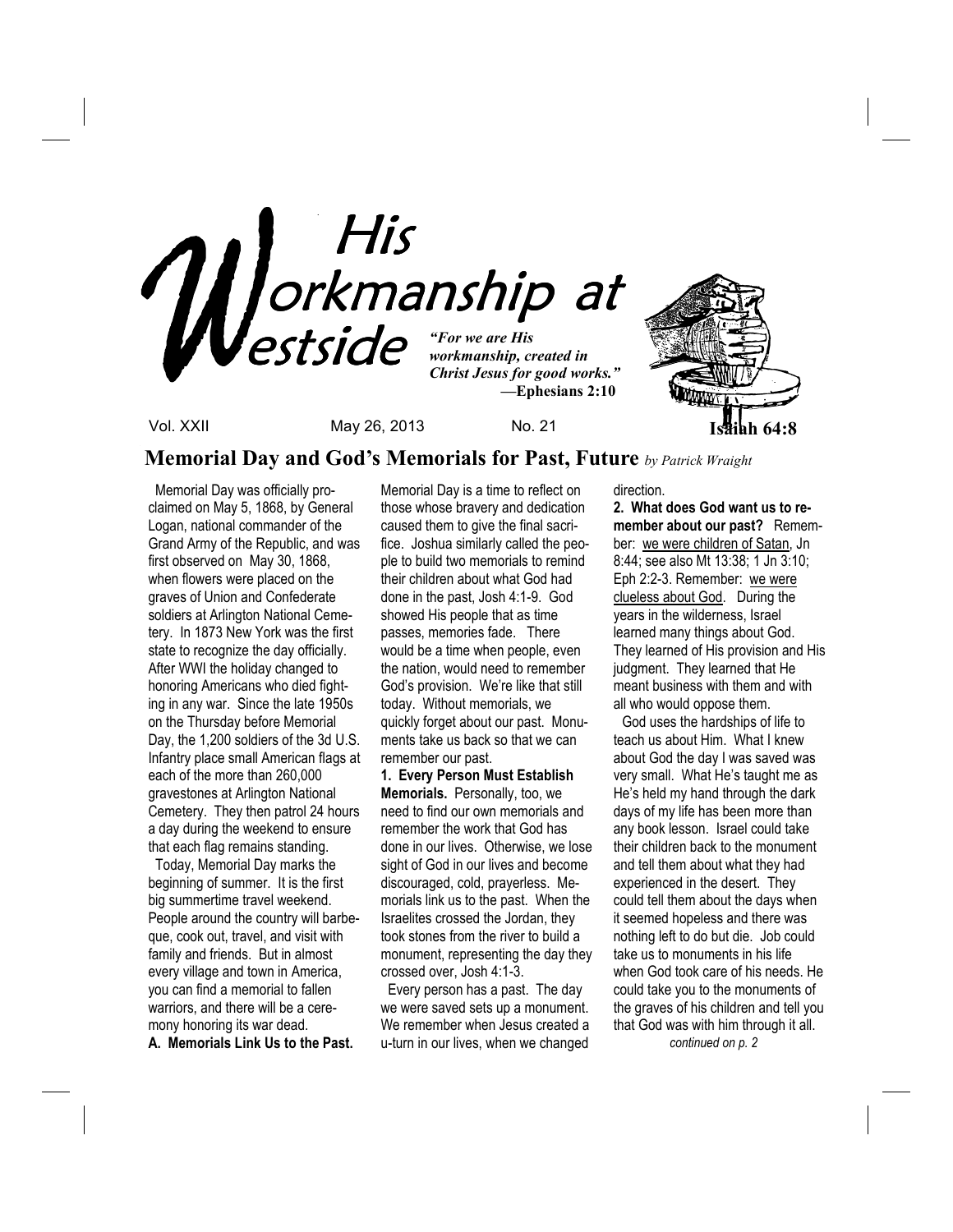### **"He put two onyx stones [engraved with the names of the sons of Israel and set in gold] on the shoulders of the ephod as memorial stones for the sons of Israel, as the LORD had commanded Moses." —Exodus 39:7**

 Look back. What monument to God's work do you need to see?

**B. Memorials Link Us to the Future.** Joshua commanded twelve men, one from each tribe, to take up stones from the Jordan to set up in Gilgal, Josh 4:4-8. This pillar not only reminded them of where they had been, but also where they were going. Israel knew that ahead of them would be war to claim the land of promise from occupiers. God had promised them victory in this war. "*And Joshua said, "By this you shall know that the living God is among you, and that He will without fail drive out from before you the Canaanites and the Hittites and the Hivites and the Perizzites and the Girgashites and the Amorites and the Jebusites,"* Josh 3:10.

**1. Monuments remind us that we are winning a war.** Six months after the terrorist attacks on America, there were two brilliants sets of lights illuminating the night sky of New York. Two focused beams shot straight into the heavens. This tribute was built to remind us that we had suffered a great loss that day, but also served as a look ahead to our resolve to do whatever it takes to ensure that it never happens again. Likewise, Christians look ahead. God has promised us victory. *"For whatever is born of God overcomes the world. And this is the victory that has overcome the world—our faith. Who is he who overcomes the world, but he who believes that Jesus is the Son of God?'* 1 Jn 5:3-4; see also Rev 3:21; Rm 8:35-37.

 We are not called to an easy life, but one of combat against the darkness. Each battle has its monument. It reminds us to be vigilant, to be obedient, to stay away from sin, and to follow the path God has laid out. That is where we meet the battle. God has already won the war. It is our responsibility to fight our daily battles. **2. Monuments remind us that we are headed for heaven.** God promised the Israelites peace and fruitful lives if they would obey God and conquer the land. If they had obeyed God, they would not have fallen into idolatry as easily, they would not have had to battle countless enemies repeatedly, and they would have had peace in the land of promise.

 Just as Israel had a land of promise, so do we. Our promised land has everything to do with conquest, warfare, and strife—our conquest of sin and bad habits, our spiritual battles against temptation, our strife against sin in the world. Our promised land is heaven. Aren't you glad that your land of promise comes with God's peace? Aren't you glad that God has promised heaven to His children and that we can rely on His faithfulness to get there? Remember that this wilderness we live in is temporary. We have a permanent home in heaven waiting for us.

**C. Memorials Last.** Joshua also set up twelve stones in the middle of the Jordan River. The end of verse 9 is significant:: *"and they are there until this day."* A memorial isn't set up for last a day, a week, or a month. A memorial is built to last for generations. Mount Rushmore, the Statue of Liberty, the Eiffel Tower were built to last. The memorial stones in Gilgal were meant to last forever: *""that this may be a sign among you when your children ask in time to come, saying, 'What do these stones mean to you?' Then you shall answer them that the waters of the Jordan were cut off before the ark of the covenant of the* 

*LORD; when it crossed over the Jordan, the waters of the Jordan were cut off. And these stones shall be for a memorial to the children of Israel forever."* Josh 4:6-7.

Monuments are there for when we need to look at them. God has established many memorials for His people: **1. The rainbow**: *"I set My rainbow in the cloud, and it shall be for the sign of the covenant between Me and the earth. It shall be, when I bring a cloud over the earth, that the rainbow shall be seen in the cloud; and I will remember My covenant which is between Me and you and every living creature of all flesh; the waters shall never again become a flood to destroy all flesh. The rainbow shall be in the cloud, and I will look on it to remember the everlasting covenant between God and every living creature of all flesh that is on the earth,"* Gen 9:13-16. **2. Passover and Feast of Unleavened Bread.** *"'So this day shall be to you a memorial; and you shall keep it as a feast to the LORD throughout your generations. You shall keep it as a feast by an everlasting ordinance… Therefore you shall observe this day throughout your generations as an everlasting ordinance… And you shall observe this thing as an ordinance for you and your sons forever,"*  Ex 12:14, 17, 24; see Ex 12:25-27. *"Unleavened bread shall be eaten seven days. And no leavened bread shall be seen among you, nor shall leaven be seen among you in all your quarters. And you shall tell your son in that day, saying, 'This is done because of what the LORD did for me when I came up from Egypt.' It shall be as a sign to you on your hand and as a memorial between your eyes, continued on p. 3*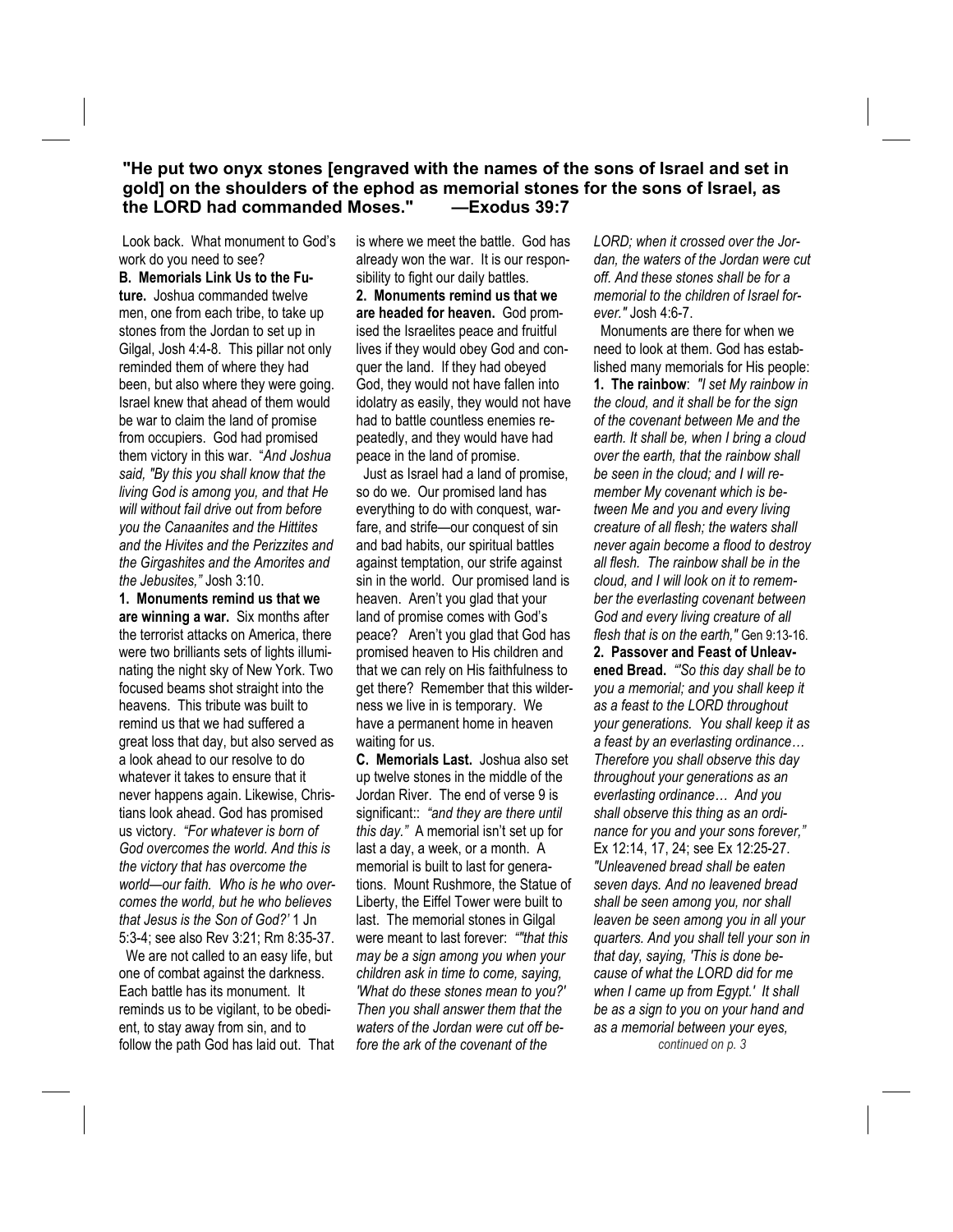

#### **Memorials***, from p. 2*

*that the LORD'S law may be in your mouth; for with a strong hand the LORD has brought you out of Egypt. You shall therefore keep this ordinance in its season from year to year,"*  Ex 13:7-10; see 13:3, 14-16. See also Israel's other feasts, Lev 23: *"it shall be a statute forever throughout your generations in all your dwellings,"* Lev 23:14; see v. 21, **Pentecost** (first- fruits); *it shall be a statute forever throughout your generations in all your dwellings,"* Lev 23:31, **Day of Atonement**; *"that your generations may know that I made the children of Israel dwell in booths when I brought them out of the land of Egypt: I AM the LORD your God,"* Lev 23:43, **Feast of Booths** (tabernacles).; cf. Ex 10:2; Lev 22:33; Deut 31:13; Ps 78:5-6. **3. Manna, Aaron's rod, and the** 

**tablets of the covenant.** *"…behind the second veil, the part of the tabernacle which is called the Holiest of All, which had the golden censer and the ark of the covenant overlaid on all sides with gold, in which were the golden pot that had the manna, Aaron's rod that budded, and the tablets of the covenant,"* Heb 9:3-4; *"to be kept for your generations,"* Ex 16:32- 34; see Ex 25:21; 40:20; Num 17:10; Deut 10:4-5; 1 Kg 8:9.*.* 

**4. The woman's anointing of Jesus.** *"And when Jesus was in Beth-* 

# Discipleship Here At Home

*any at the house of Simon the leper, a woman came to Him having an alabaster flask of very costly fragrant oil, and she poured it on His head as He sat at the table… [Jesus said,]' 'Assuredly, I say to you, wherever this gospel is preached in the whole world, what this woman has done will also be told as a memorial to her,' "* Mt 26:6-13.

**4. The Lord's Supper.** *"The Lord Jesus on the same night in which He was betrayed took bread; and when He had given thanks, He broke it and said, 'Take, eat; this is My body which is broken for you; do this in remembrance of Me.' In the same manner He also took the cup after supper, saying, 'This cup is the new covenant in My blood. This do, as often as you drink it, in remembrance of Me. For as often as you eat this bread and drink this cup, you proclaim the Lord's death till He come,"* 1 Cor 11:23-26; cf. Mt 26:28-29; Mk 14:22-25; Lk 22:15-20.*.* 

 These monuments were established by God to remind us of what He does and how He works in our lives. He wants us to remember Him and take that memory with us to motivate us in our good fight.

 The personal memorials is your life are also enduring: your day of baptism (salvation), your marriage, births and deaths of family members, and God's deliverances in your life. We need to look back periodically at some of those times and remind ourselves that if God was willing to work His work for us then, what is He willing to do for us now? Let us thank Him when we remember.

**Memory Verse:** "I have not hidden Your righteousness within my heart; I have declared Your faithfulness and Your salvation. I have not concealed Your loving-kindness and Your truth from the great assembly."—Psalm 40:10

**PRAY FOR healing, protection, help, and comfort here & away Madge Wallace—**lung cancer; at home with hospice; declining rapidly **Mark Campbell**—in rehab after head injury; recovering at home **Matt Reames**—home, no abnormal pressure on brain; further tests required **Judy Strand**'s son **Joe Huff**—recurrence of neurological symptoms, black-outs, from brain injury he suffered in a 2007 car accident **Alexander Gintchin**'s classmate, **Jack Miller**—2 brain tumors; age 6

 **CHRONIC CONDITIONS Logan Corray; Rocco Sangellino Jr; Addison Tope; Pat Wilkes**—asthma **Pearl Chapman**—leg pains; pancreatitis **Nell Free—**new pacemaker, heart; back pain

**Rod Green—**thyroid trouble **Autumn Hadders—**epilepsy **Jonathan Hadders—**RA **Kirk Johnson—**worsening MS; needs help around his house **Menards—**aging; **Lloyd**, diabetes; **Virginia,** now legally blind from rapid macular degeneration; high BP

**Sandra Perry**—neuropathy from diabetes **Cheryl Reames**—diverticulitis; fibromyalgia **Judy Sartin**—spinal stenosis; pain **Lynda Szymanski**—COPD, lung *+#+#+#+#+#+#+*

*Job concerns* **Andrew Tope** and **Frank Savarese** are seeking jobs. **The Menards'** son has found work.

*Traveling* **DeWayne** and **Kaysha Howell** are touring Europe by car and bike via Eurail pass. **Mina Gonzalez** is in TX, NM, and AZ to June 3. **Pat Campbell** is in AR caring for her parents until the end of May. *Expecting* **Marie Carlson**—-July 1 girl **Amy Vander Kooi**—August, boy

*REJOICE* **John McLaughlin**, a coworker of **Vickie Reingrover**, was baptized into Christ last Tuesday.